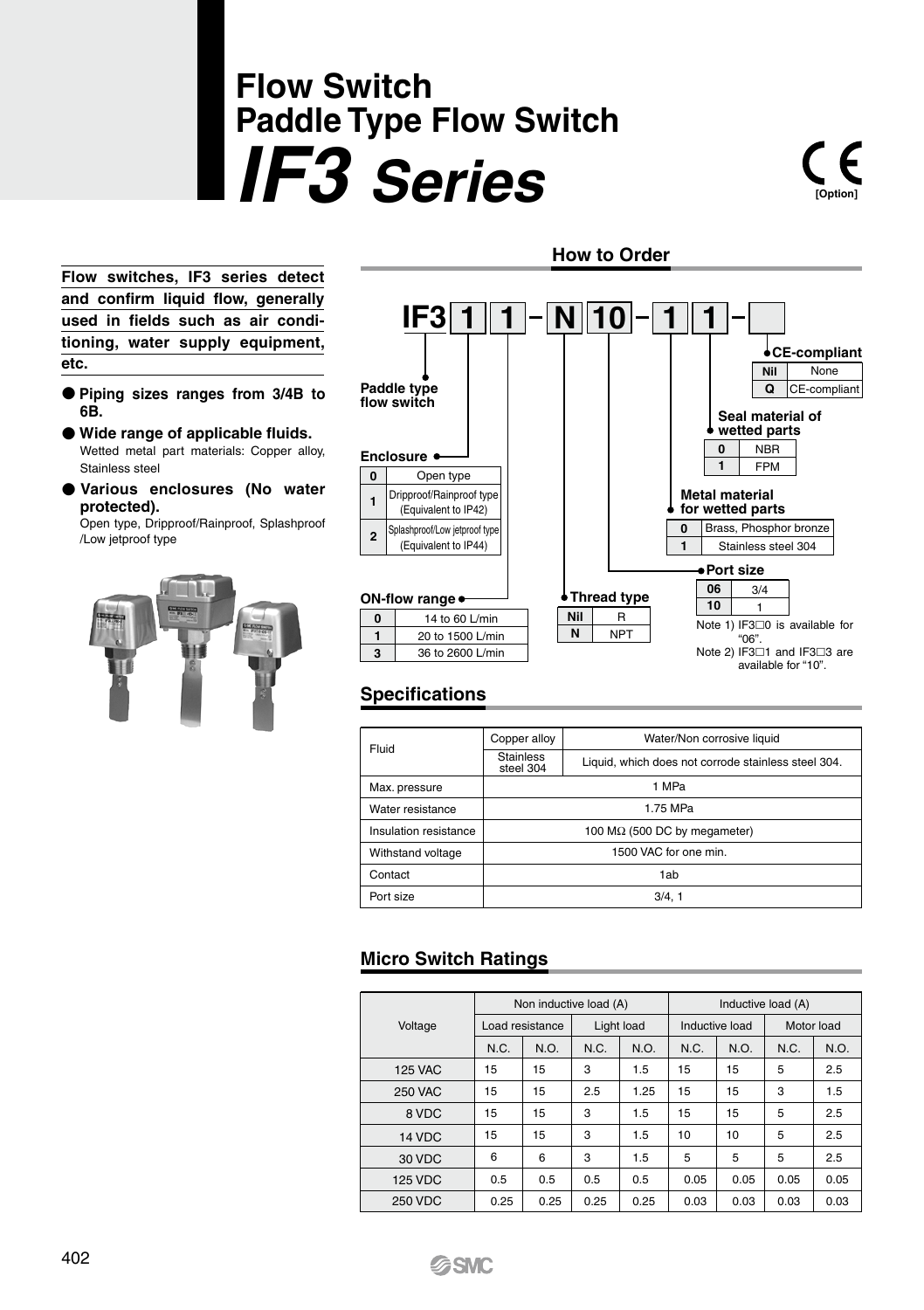## **Fluid and Ambient Temperature Range**

| Fluid temperature | Applicable ambient temperature Note) |
|-------------------|--------------------------------------|
| 70°C or less      | 70°C (70°C) or less                  |
| $80^{\circ}$ C    | 58°C (60°C) or less                  |
| $90^{\circ}$ C    | 47°C (50°C) or less                  |
| $100^{\circ}$ C   | 35°C (40°C) or less                  |

Note) ( ) For IF32

∗ To protect the microswitch, ambient temperature must be lowered when the fluid temperature exceeds 70°C.

#### **Construction**



#### **Component Parts**

| No.            | Description           | Material                      |                                         |                |  |  |  |  |  |
|----------------|-----------------------|-------------------------------|-----------------------------------------|----------------|--|--|--|--|--|
|                |                       | IF30 <sub>D</sub>             | $IF31\square$                           | IF32 $\square$ |  |  |  |  |  |
|                | Cover                 | <b>SPCD</b>                   | <b>SPCD</b>                             | ADC 12         |  |  |  |  |  |
| $\overline{2}$ | <b>Mounting plate</b> | <b>SPCC</b>                   | Stainless steel 304 Stainless steel 304 |                |  |  |  |  |  |
| 3              | <b>Bellows</b>        | PBP or Stainless steel 304    |                                         |                |  |  |  |  |  |
| 4              | Body                  | C3604B or Stainless steel 304 |                                         |                |  |  |  |  |  |
| 5              | <b>Mobile bar</b>     | C2700W or Stainless steel XM7 |                                         |                |  |  |  |  |  |
| 6              | Paddle                | Stainless steel 304           |                                         |                |  |  |  |  |  |
| 7              | O-rina                | NBR or FPM                    |                                         |                |  |  |  |  |  |

#### **Enclosure**

| Open type                                         | Using indoors away from water drop                                                                                                                                     |
|---------------------------------------------------|------------------------------------------------------------------------------------------------------------------------------------------------------------------------|
| Dripproof/Rainproof type<br>(JIS C 0920)          | When using indoors or outdoors, where it is<br>exposed to water drop. (Equivalent to IP42)                                                                             |
| Splashproof/<br>Low jetproof type<br>(JIS C 0920) | Sealed construction. When using in a bad<br>environment, such as outdoors, or areas<br>exposed to water stream temporarily, or near<br>the coast. (Equivalent to IP44) |

### **Flow Rate Characteristics**

#### **Fluid: Water, Outlet pressure: 0 MPa Sealing thread depth: 9 mm (3/4), 11 mm (1)**

|                      |                               | Mounting       | Flow range (L/min) |                      |            |                      |                         |
|----------------------|-------------------------------|----------------|--------------------|----------------------|------------|----------------------|-------------------------|
| Flow                 |                               |                | Minimum            |                      | Maximum    |                      | ON-flow<br>rate/setting |
| switch               | Port<br>size                  | Paddle<br>size | ON<br>flow         | OFF<br>flow<br>(min) | ON<br>flow | OFF<br>flow<br>(min) | (m/s)                   |
|                      | $\frac{3}{4}$                 | Long           | 14                 | $\overline{7}$       | 38         | 33                   | 0.66 to 1.79            |
| IF3□0-06             | 3/4                           | Middle         | 18                 | 9                    | 50         | 44                   | 0.85 to 2.36            |
|                      | 3/4                           | Short          | 22                 | 11                   | 60         | 53                   | 1.04 to 2.83            |
|                      | 1                             | Short          | 20                 | 10                   | 60         | 55                   | 0.56 to 1.67            |
|                      | $1\frac{1}{4}$                | Short          | 34                 | 17                   | 100        | 90                   | 0.57 to 1.67            |
|                      | 11/2                          | Short          | 52                 | 26                   | 160        | 140                  | 0.63 to 1.95            |
|                      | 2                             | Middle         | 45                 | 23                   | 140        | 125                  | 0.34 to 1.06            |
| IF3 <sup>∩1-10</sup> | $2\frac{1}{2}$                | Middle         | 90                 | 45                   | 280        | 250                  | 0.41 to 1.29            |
|                      | 3                             | Long           | 80                 | 40                   | 250        | 220                  | 0.26 to 0.81            |
|                      | 4                             | Long           | 170                | 85                   | 550        | 480                  | 0.33 to 1.05            |
|                      | 5                             | Long           | 300                | 150                  | 1.000      | 870                  | 0.37 to 1.24            |
|                      | 6                             | Long           | 460                | 230                  | 1,500      | 1,300                | 0.40 to 1.32            |
|                      | 1                             | Short          | 36                 | 18                   | 110        | 100                  | 1.00 to 3.05            |
|                      | $1\frac{1}{4}$                | Short          | 54                 | 27                   | 160        | 140                  | 0.90 to 2.67            |
|                      | $1\frac{1}{2}$                | Short          | 90                 | 45                   | 270        | 230                  | 1.10 to 3.29            |
|                      | 2                             | Middle         | 90                 | 45                   | 270        | 230                  | 0.68 to 2.05            |
| IF3 <sup>3-10</sup>  | 2 <sup>1</sup> / <sub>2</sub> | Middle         | 160                | 80                   | 500        | 420                  | 0.74 to 2.30            |
|                      | 3                             | Long           | 160                | 80                   | 500        | 420                  | 0.52 to 1.63            |
|                      | 4                             | Long           | 320                | 160                  | 1.000      | 800                  | 0.61 to 1.91            |
|                      | 5                             | Long           | 560                | 280                  | 1.800      | 1.450                | 0.69 to 2.23            |
|                      | 6                             | Long           | 800                | 400                  | 2.600      | 2.000                | 0.70 to 2.28            |

ON-flow: Flow volume under which a microswitch starts activation while flow is increasing.

OFF-flow: Flow volume under which a microswitch starts activation while flow is decreasing.

• The maximum flow is twice the maximum ON-flow.

• Data shows the reference value. Operating flow values may differ from those shown above as a result of sealing depth and direction of mounting, piping conditions or variations among individual items, so take precautions when using at levels near the minimum and maximum values of the set flow rate.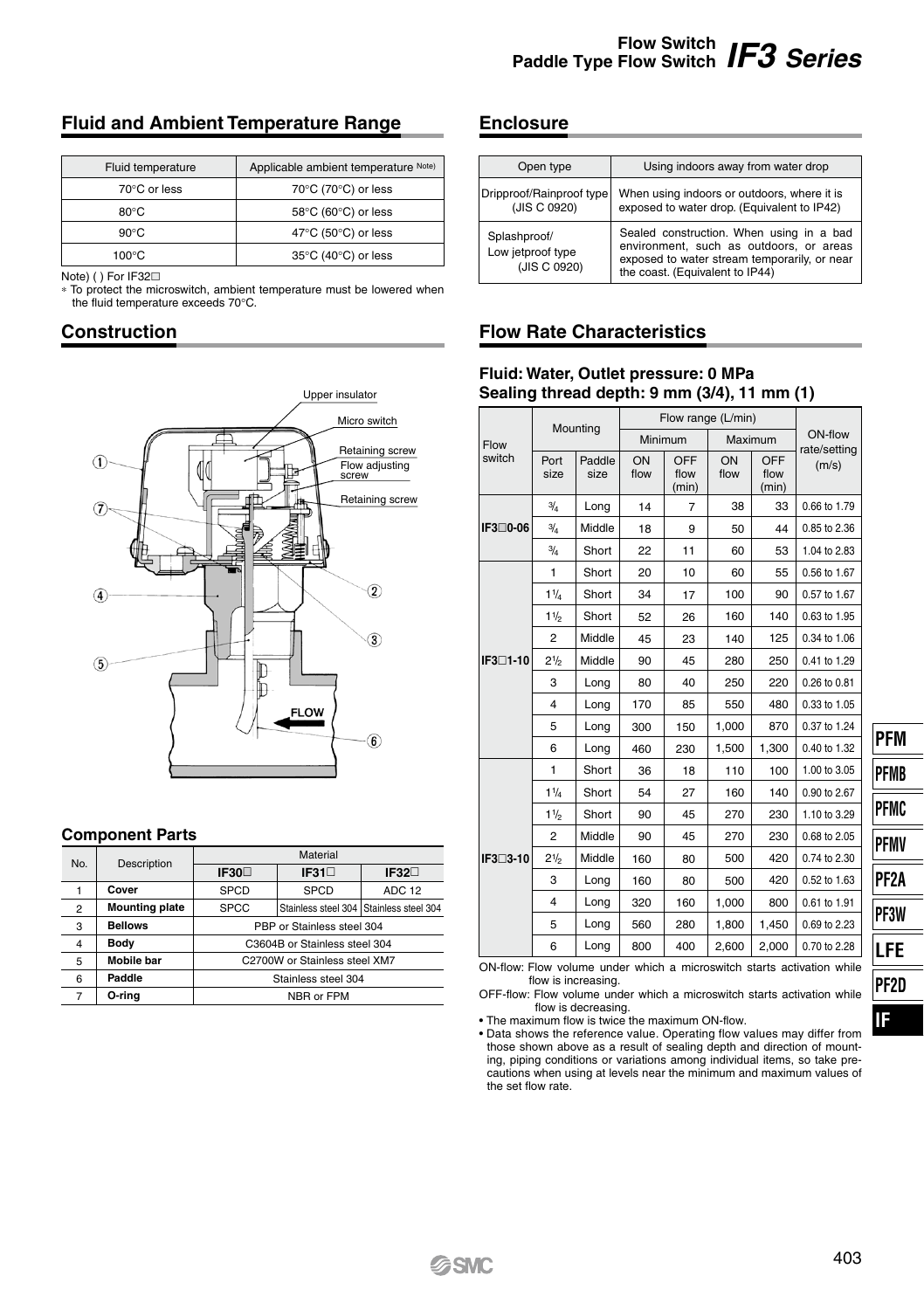# *IF3 Series*

#### **ON-flow Change due to Pressure Pressure Drop Curve**





# **Precautions**

**Be sure to read this before handling the products.** 

**Refer to back page 50 for Safety Instructions and pages 202 and 203 for Flow Switch Precautions.**

#### **Mounting & Wiring**

# **Caution**

**1.** Mount the switch on top of horizontal pipe so that fluid flow is in the direction of the arrow.

Sealing depth should be 9 mm ± 1 mm for 3/4B and 11 mm ± 1.2 mm for 1B.

- **2.** Mounting orientation is only allowed to install it perpendicularly to the horizontal pipe.
- **3.** Provide a straight pipe portion that corresponds to approximately 5 times the bore of the pipe before and after the area of the pipe on which the product is installed, thus keeping the product as far away as possible from the elements that disturb the flow, such as elbows or valves.
- **4.** Three types of paddles, short, medium, and long, are provided with each model. Use one of them according to the pipe size and the set flow rate.
- **5.** When installing a paddle on IF3∗0 type, piping may be interfered with by the tip of a paddle.

Because this is used to detect a small flow rate, and to narrow the distance between a paddle and piping, additional machining of the paddle tip may be necessary to eliminate interference between the two.

- **6.** Use pipe fittings that comply with JIS specifications.
- For  $1^{1}/_{4}B$  to 3B, use commercially available union tees of different diameters.

For 4B to 6B, use a 1B socket that has been cut in half and welded.

- **7.** When using piping which is non-standard, piping may interfere with the paddle. When this happens, please machine the paddle accordingly.
- **8.** It cannot be used when a water hammer or pulsation pressure is applied to the fluid.

#### **Applicable fittings**

**For pipe fitting 11/4B through 3B For pipe fitting 4B through 6B**

| Piping B       | Reducing tees B                     |  |  |  |  |
|----------------|-------------------------------------|--|--|--|--|
| $1^{1}/_{4}$   | $1\frac{1}{4}$ x $1\frac{1}{4}$ x 1 |  |  |  |  |
| 11/2           | $1\frac{1}{2}$ x $1\frac{1}{2}$ x 1 |  |  |  |  |
| $\mathfrak{p}$ | 2x2x1                               |  |  |  |  |
| $2^{1/2}$      | $2^{1/2} \times 2^{1/2} \times 1$   |  |  |  |  |
| 3              | 3x3x1                               |  |  |  |  |
|                | Reducing tees: JIS B 2301           |  |  |  |  |
| Socket         | : JIS B 2302                        |  |  |  |  |
| Pine           | : $JISB3452$                        |  |  |  |  |



- **9.** Wire the microswitch according to the symbols on the upper insulators. (They will be opposite the terminal symbols on the microswitch. The terminals are screw terminals.)
- **10.** Threads used for the terminals are M4 type.

#### **Internal wiring diagram**



#### **Adjusting**

# **Caution**

- **1.** Flow adjustment is done by turning the flow adjusting screw with Phillips screwdriver. Turning clockwise can increase the set flow and turning counterclock can decrease the set flow.
- **2.** Flow rate % relation to the number of turns is shown in the table below. However, this is just a guide. For precise setting use a flow meter.

| Contact ON-flow (%) |  |  |  |  |  | $ 30 40 50 59 68 74 80 85 89 93 96 98 100$ |  |
|---------------------|--|--|--|--|--|--------------------------------------------|--|

**3.** The flow rate setting point is set at the ON-flow rate. Therefore, in case of 1a contact, ON signal is output when the fluid with higher flow than the setting flow rate is flown.

In the case of the 1b contact, the ON signal is output when the flow rate has decreased.

Refer to the flow rate characteristics table for details on the operation flow rate.

- **4.** Do not touch the two types of stop screws that are indicated in the construction diagram.
- **5.** To prevent the chattering that is associated with the fluctuation of the operating flow rate, set the difference between the set flow rate and the operating flow rate so that it is as large as possible.
- **6.** Use at or below the maximum operating pressure and maximum flow rate.

**7.** Spare parts

Short, medium, and long paddles are provided as a 3 piece set with each model, so order with the part numbers listed below. There is no compatibility between the paddle for a 3/4" connecting bore and for a 1" because their installation pitches differ

| Applicable model no.   | Paddle set no. |  |  |  |
|------------------------|----------------|--|--|--|
| $IF3\Box 0-06 \Box$    | 3102-13-22A    |  |  |  |
| IF3□1-10-□□            | 3102-13-2A     |  |  |  |
| $IF3\neg 3-10\neg\neg$ | 3102-13-12A    |  |  |  |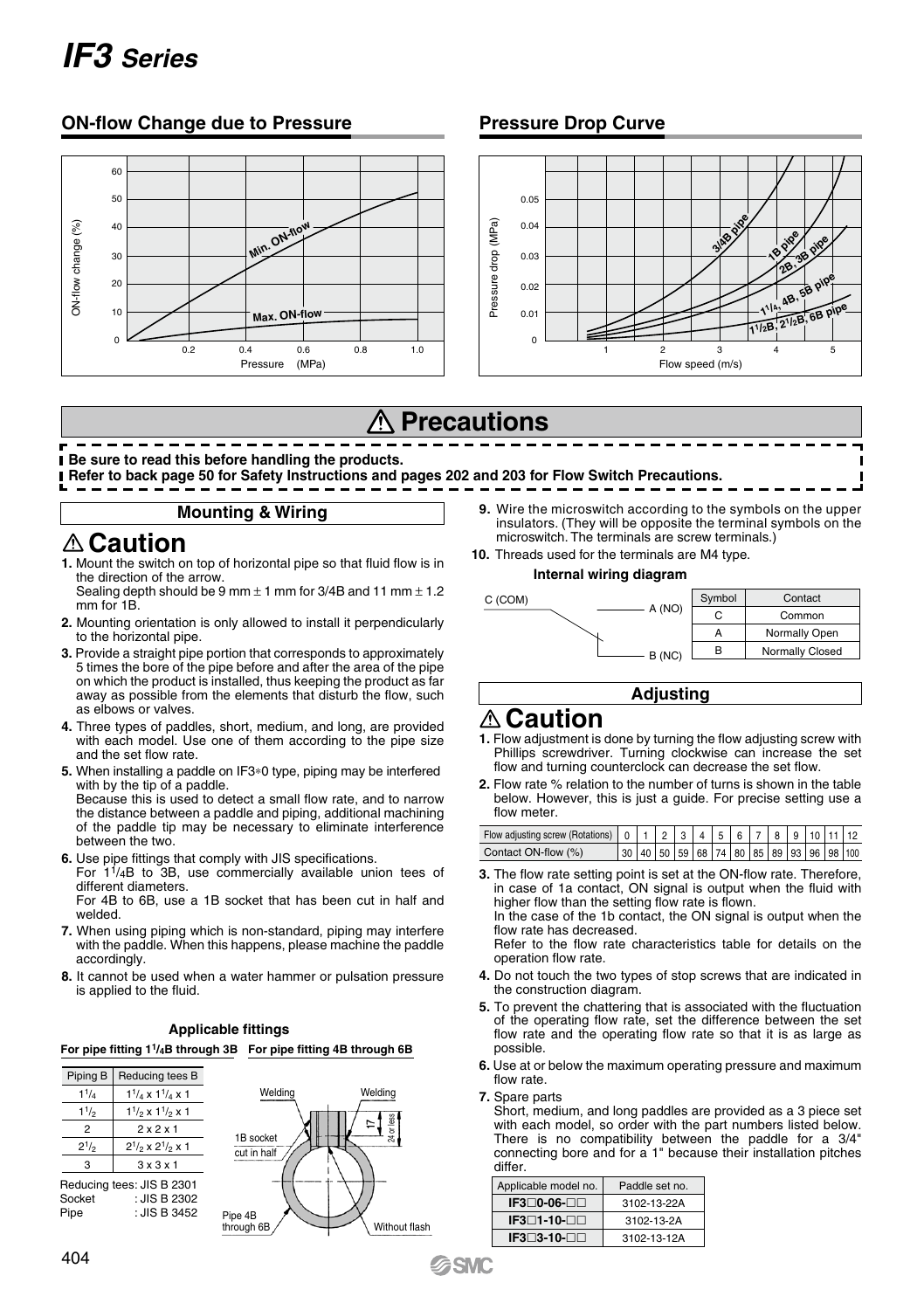**Dripproof/Rainproof type: 310/311/313**

### **Dimensions**

#### **Standard type: 300/301/303**



#### **Splashproof/Low jetproof type: 320/321/323**





| mensions<br>Part no. | Port size | А  | в  | C  | D  | Е   |     |
|----------------------|-----------|----|----|----|----|-----|-----|
| <b>IF310</b>         | $^{3/4}$  | 28 | 31 | 34 | 22 | 137 | 101 |
| <b>IF311</b>         |           | 37 | 62 | 89 | 28 | 188 | 98  |
| <b>IF313</b>         |           | 29 | 39 | 56 | 28 | 155 | 98  |
|                      |           |    |    |    |    |     |     |